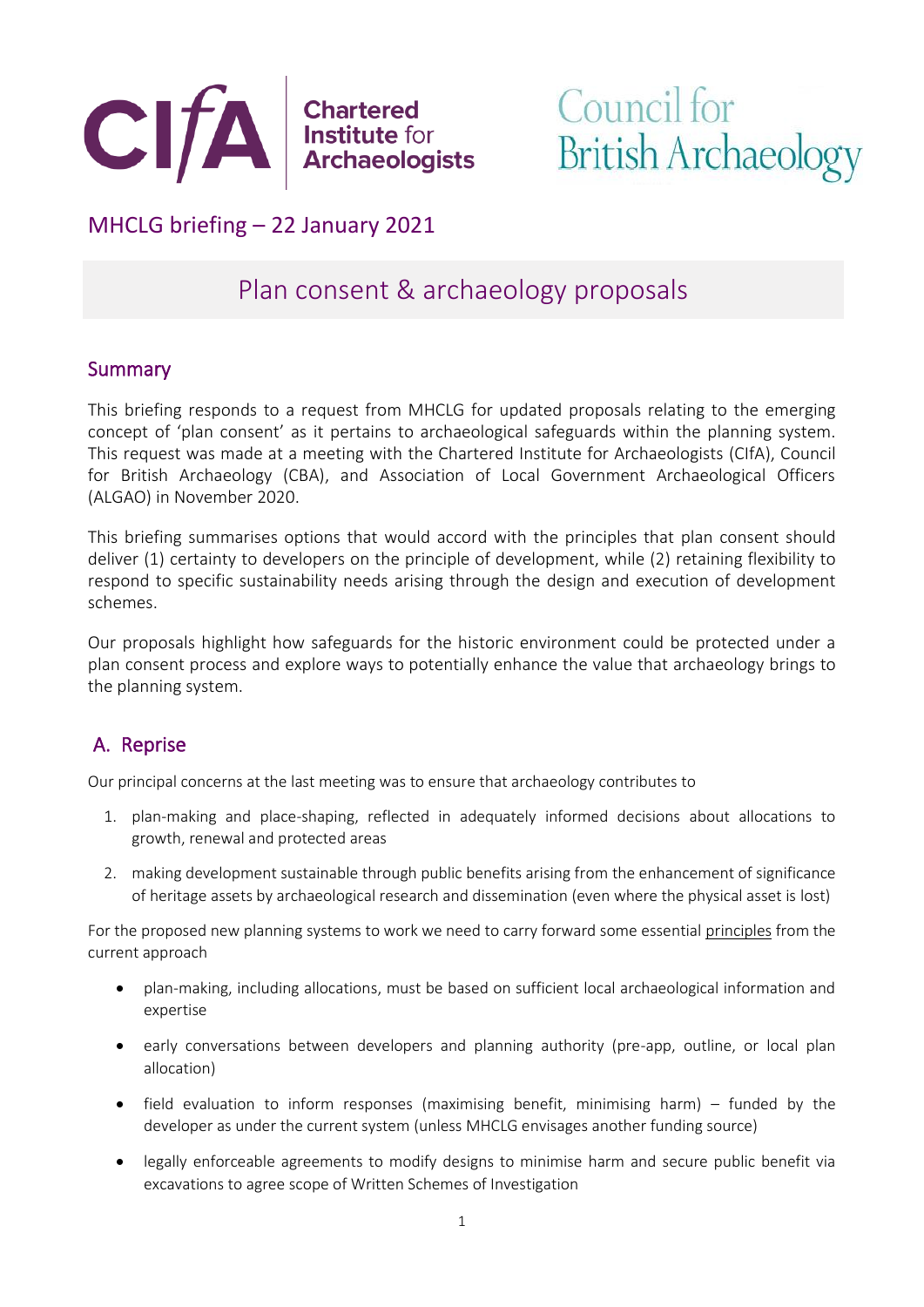To make the new system work well we need to ensure that

• local authority historic environment functions are adequately resourced (data, expertise and influence) to carry out the enhanced role required by the new systems which, among other things, increased the amount of work that needs to be done at the plan making or allocation stage

## B. Proposals for ensuring sustainable development at the plan-making/consent stage in the absence of an application.

#### Option 1: simple process

- 1. Develop an initial rapid assessment methodology for all proposed areas for growth and renewal to triage/sift
	- known heritage assets (designated and undesignated)
	- likelihood of encountering unknown heritage assets (where practicable with a confidence rating for nature and significance)
	- potential for development in these areas to benefit from archaeological input to place-making, to enhance significance or to cause unacceptable harm.
- 2. Supplementary process for areas allocated to growth and renewal to establish 'ground rules' for handling archaeological treatment of known, unknown, unforeseen and unforeseeable heritage assets these rules could/should be graded according to the predicted (at step 1) extent and significance of known/unknown heritage assets, thus retaining key virtues of
	- having given certainty that development will happen, identify areas or sites within areas where there is more or less certainty about how opportunities/constraints will shape the precise nature of development, and archaeological cost implications
	- permitting a rules-based system
	- retaining a flexible approach for dealing with the many unknowns
	- proportionality
- 3. Setting the 'ground rules' through appropriate forms of words (in the local plan) to give clarity that
	- there are circumstances where it may not automatically be possible to implement the full extent of the consent
	- judging whether those circumstances apply may require an archaeological desk-based assessment or field evaluation, agreed with the planning authority ad hoc, or better still to a set of formulae, graded to the predicted (at step 1) extent and significance of known/unknown heritage assets on sites in the allocated area
	- the full extent of the consent may be permissible subject to modifications to the detail of the scheme, or a programme of archaeological works, to a scope agreed with the planning authority ad hoc, or better still to a set of formulae graded to the predicted (at step 1) extent and significance of known/unknown heritage assets on sites in the allocated area
- 4. Finding a mechanism for applying the 'ground rules', such as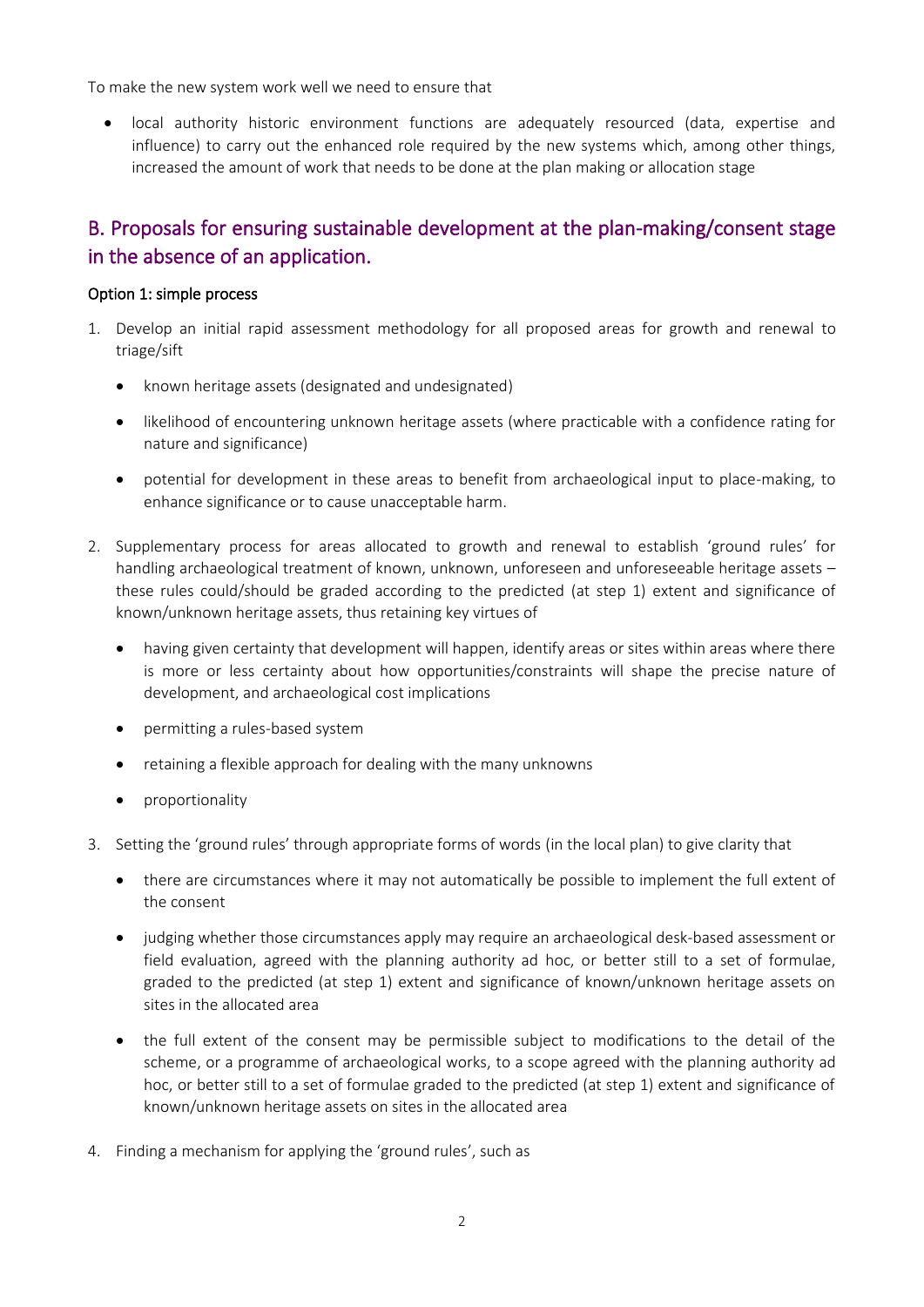- policy requirements to consider the historic environment impacts of any scheme (especially early consultation with specialist archaeological advisors)
- through the 'key accompanying information' for a development area in the local plan
- through 'discretionary' rules within the local plan
- design codes

#### Option 2: a true front-loaded approach

- 1. Same as above but including a more thorough targeted investigation (including field evaluation) and possibly taking advantage of predictive modelling (of known knowns and known unknowns). There is a menu of techniques of varying reliability, effectiveness and cost: selections could be made according to the questions to be answered, pre-existing information, geology, sensitivity, access etc. $1$
- 2. This process would provide greater levels of certainty at plan consent stage, meaning that 'reserved matters' will be fewer, easier to scope and more likely to be proportionate to the public benefit sought.
- 3. It would allow for an area-wide approach to archaeology, rather than site-by-site interventions. Archaeological research could therefore be
	- more structured and thoughtful, less formulaic, and deliver better research outcomes and hence greater public benefit
	- more efficient and potentially less costly
	- more predictable, reducing developer uncertainty at the point of acquisition
- 4. Where there is a lack of existing information, more up-front investment would be required than under the current system, without an as-yet-clear (see below) mechanism to secure this investment from developers, not the planning authority.
- 5. Investment in sensitivity mapping and predictive modelling would reduce but not remove the need for finer grain evaluation, for which there would need to be strong policy inclusion at a later design/reserved matters stage.

## C. Allocation stage charging: A quid pro quo for certainty.

- 1. Additional evaluative work will be required at allocation and plan consent stages. In return for a planning authority's investment in providing certainty to landowners/developers that development will take place in allocated areas, charges could/should be levied on beneficiaries.
- 2. This would not be an additional burden, but a re-timed one. The costs of providing information that permits decision-making are currently incurred largely at post-application, pre-determination stage: they would shift to a charge for allocation, or taking up an allocation.
- 3. Alternatively, developers could be required to commission the necessary evaluation before being allowed to take up an allocation.
- 4. A second alternative relates to increased application fees, but we need to understand MHCLG thinking on what 'application' would mean in this context.

## D. Resilient advice to planning authorities.

<sup>1</sup> Historic England are currently undertaking research to establish the potential of strategic archaeological and landscape sensitivity assessment methodologies in the context of the Planning White Paper.